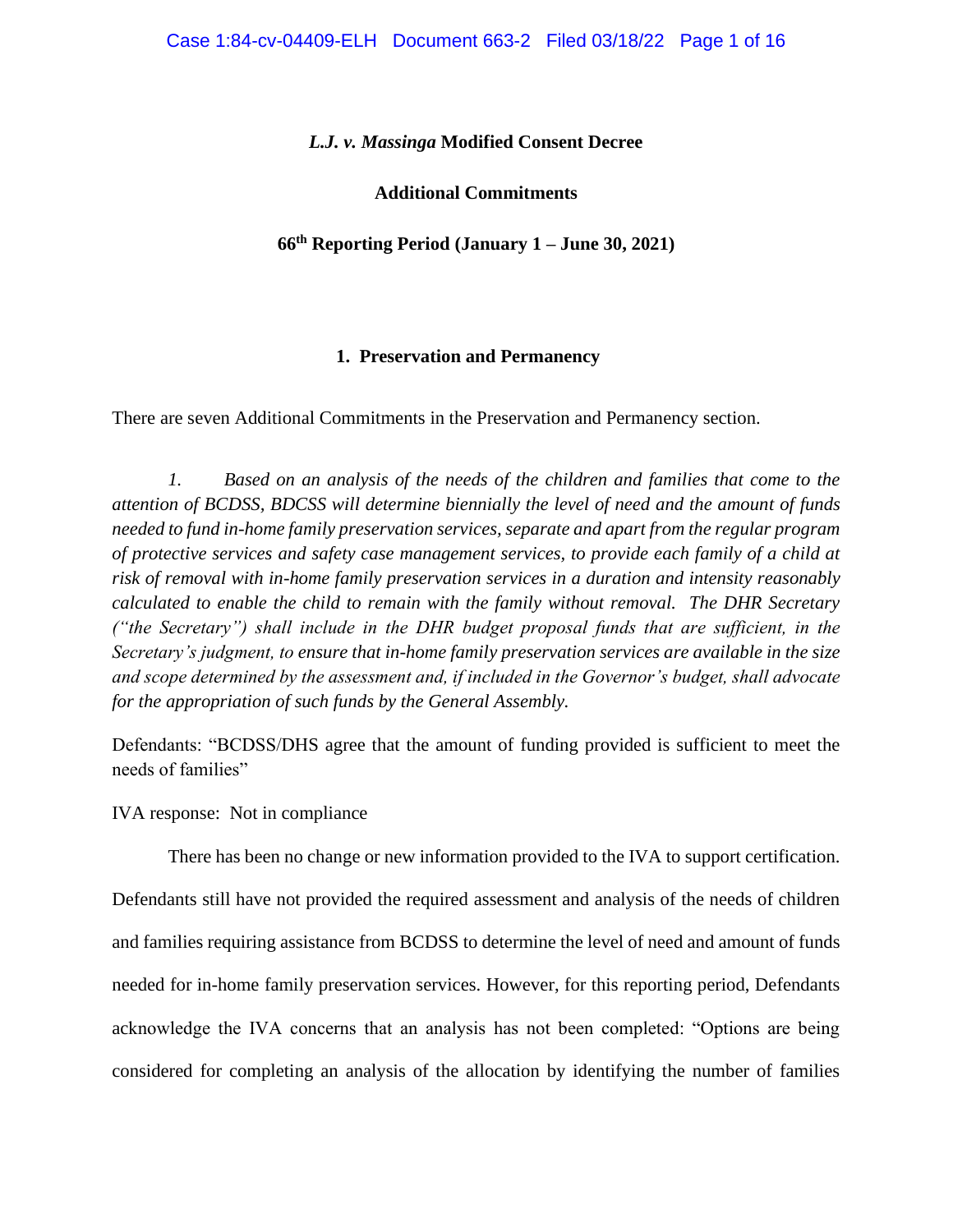# Case 1:84-cv-04409-ELH Document 663-2 Filed 03/18/22 Page 2 of 16

served over time." (Deft' 66<sup>th</sup> report, p. 22). No other data or documentation is provided to support the assertion that "historically funding has been sufficient and additional funds are requested if necessary." (Defts' 66th Report, p. 23).

 *2. The Secretary shall include funds in the DHR budget proposal that are sufficient, in the Secretary's judgment, to ensure that services and assistance are available for all children (and their families) who come to BCDSS's attention as being at risk of placement into OHP or who are in OHP and have permanency plans of reunification with their families, and, if included in the Governor's budget, shall advocate for the appropriation of such funds by the General Assembly.*

Defendants: In Compliance

IVA response: Not in compliance for the same reasons stated in previous IVA reports

 The IVA reiterates the response provided in the response to previous reports: For this Additional Commitment, Defendants provide no justification or documentation for explaining why the \$4 million in super flex funds is sufficient to meet the requirements of this additional commitment. The amount allocated by DHS to BCDSS for flex funds has remained at "over \$4 million" since they began reporting on this Additional Commitment for the 63rd reporting period (July - December 2019) and through the 66th reporting period (January - June 2021) without providing documentation of the basis for this amount being sufficient.

 *3. DHR shall contract for a formal evaluation of the efficacy of its family-centered practice initiatives. This evaluation shall be completed within two years of the signing of this Consent Decree. This contract is subject to any required approvals by the Department of Budget and Management and the Board of Public Works. In addition, DHR/BCDSS shall routinely collect data on the efficacy and safety of its practices in utilizing family-centered practice and team decision-making to avoid the removal of children.*

Defendants: No claim of compliance.

IVA response: Not in compliance.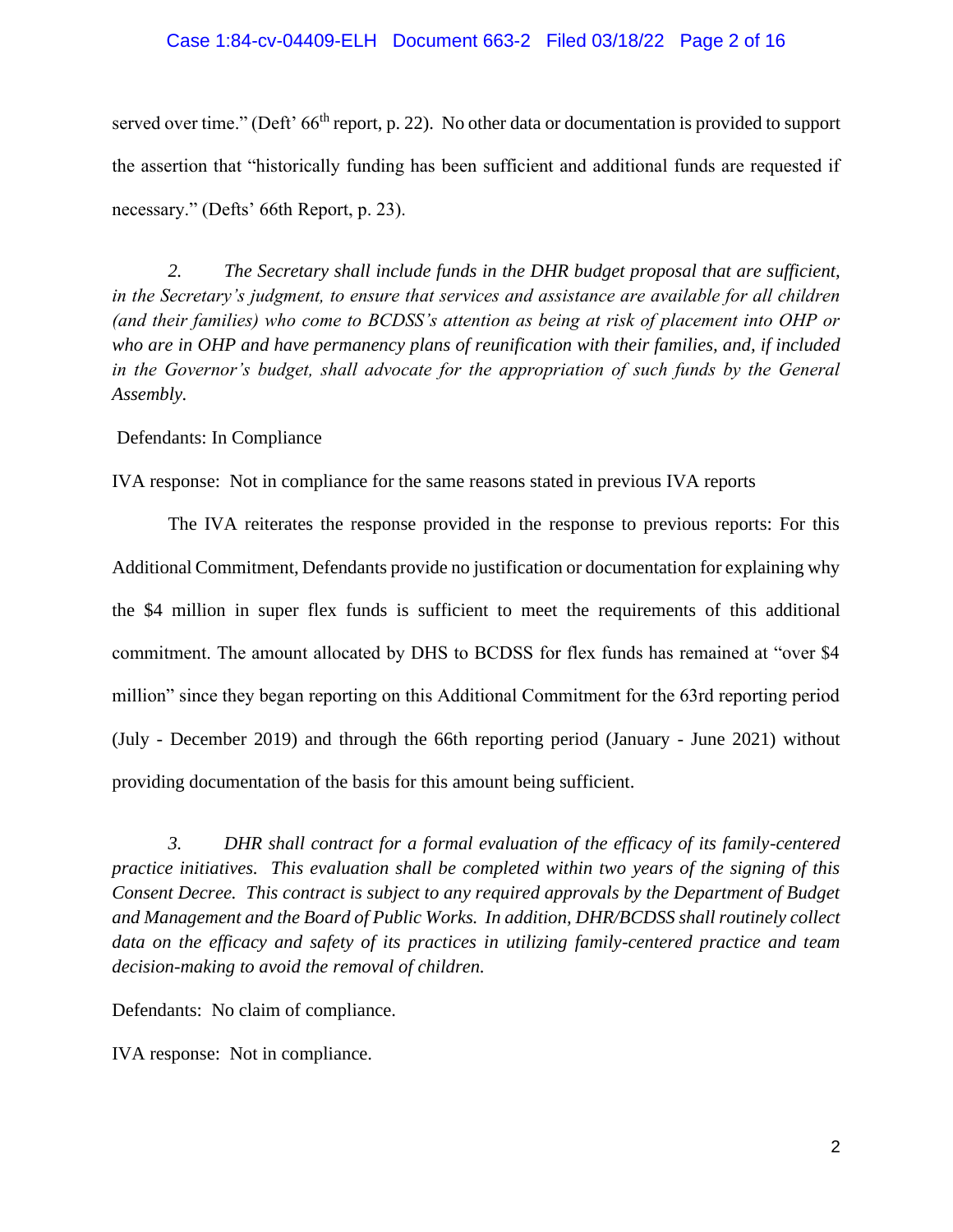### Case 1:84-cv-04409-ELH Document 663-2 Filed 03/18/22 Page 3 of 16

 Despite the passage of 10-plus years, Defendants have never entered into the required contract to meet this Additional Commitment. While DHR/BCDSS does contract with UMSSW to collect some process and outcome data on Family Involvement Meetings (FIMS), which are a component of DHS/SSA's Integrated Practice Model, the collection of this data does not constitute a formal evaluation of Family Centered Practice Initiatives.

 *4. BCDSS shall continue to provide opportunities for youth in OHP to meet with one another and with the BCDSS Director, other high-level officials, and providers of youth services to talk about problems and needs for children in OHP and to develop effective ways to provide opportunities to express concerns and report problems. With the assistance of youth, DHR shall develop a handbook for youth exiting OHP that provides information on available community resources.*

Defendants: In Compliance.

IVA response: Not in Compliance.

 Again, as explained in previous IVA reports, the Defendants provide considerable and detailed information about programming through the Ready by 21 program. This information regarding the Youth Advisory Board and other Ready by 21 programs is helpful and the IVA is pleased to see the breadth of activities to engage youth in the Ready by 21 program. While these programs meet some requirements of this Additional Commitment, including opportunities for youth to meet with one another, Defendants' response is insufficient to demonstrate whether or not they meet all the requirements of this Additional Commitment. As stated in the IVA's responses to previous reports, Defendants should supply documentation of events or meetings between youth in OHP and the BCDSS director, other high-level officials and providers of services during each reporting period. Participation should not be limited to those youth on the Youth Advisory Board or involved with the Jim Casey Opportunity Passport initiative. In addition,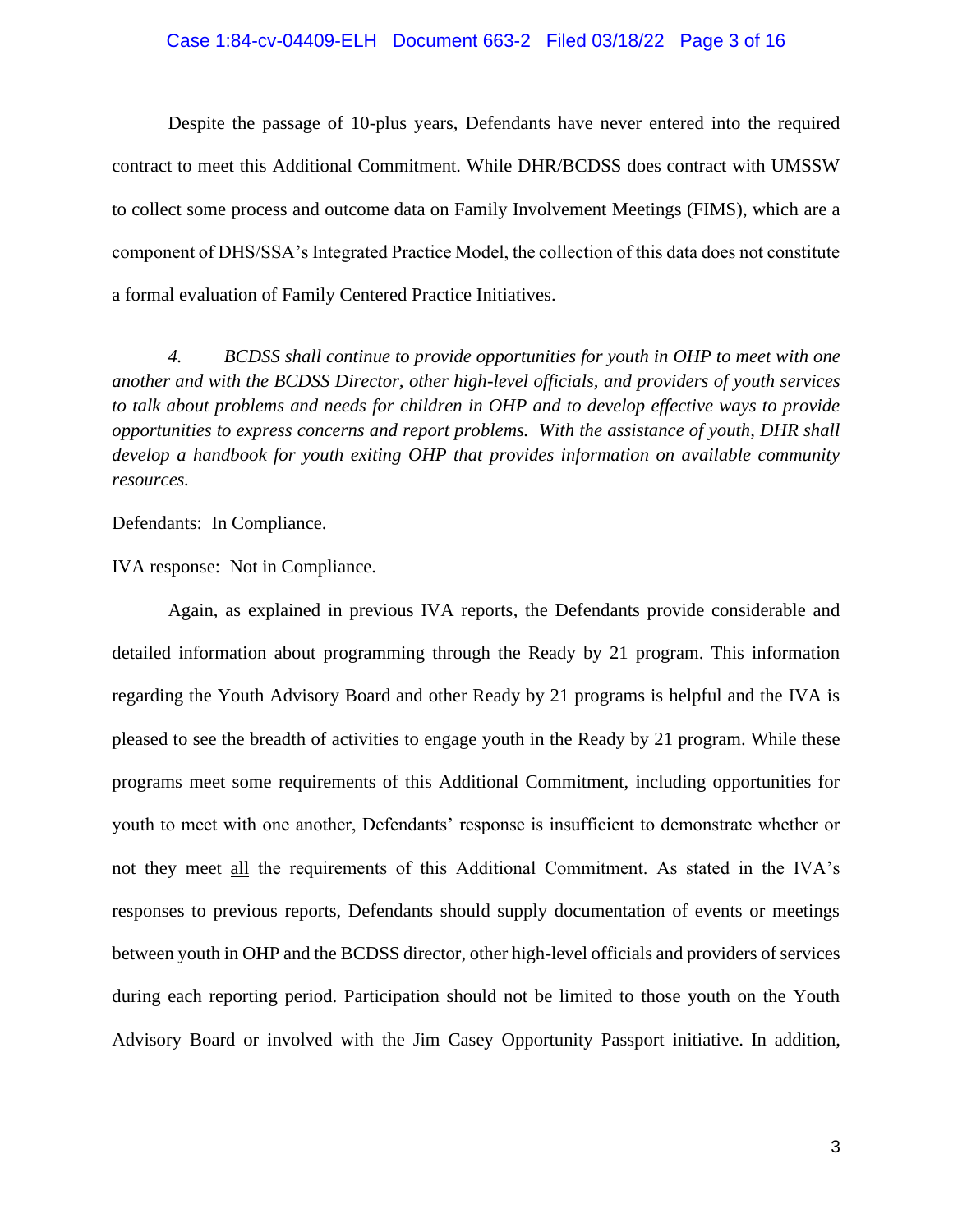# Case 1:84-cv-04409-ELH Document 663-2 Filed 03/18/22 Page 4 of 16

Defendants do not address how those few youth on the Youth Advisory Board are able to represent the problems and needs of the more than 1,800 children in OHP at any one time.

 *5. BCDSS shall create an intensive case management plan for youth ages fourteen through twenty who frequently are missing from placement or are experiencing multiple disruptions in placements. These youth shall receive an intensive array of supportive services.*

Defendants: Partial compliance.

IVA response: Not in compliance.

Defendants created an Intensive Case Management (ICM) unit and released a new standard operation procedure regarding the unit. However, due to significant staffing issues, the unit has not been fully staffed and many youth who could benefit from the services of the ICM unit are not receiving ICM services. On July 2, 2021 (falling in the  $67<sup>th</sup>$  reporting period) the final ICM SOP was shared with child welfare staff and the IVA. Once the unit has been fully staffed and the IVA has additional information regarding the implementation of the SOP and the operation of the unit, the IVA will consider certification for future reporting periods.

 *6. By September 30, 2009, DHR/BCDSS, in partnership with outside experts and advocates for children, including Plaintiffs' counsel, shall create and, thereafter, DHR/BCDSS shall implement and maintain a plan to provide comprehensive services to children in OHP to meet the goals of the children being ready by age twenty-one for successful transition to adulthood.* 

Defendants: Unclear if claiming compliance.

IVA response: Insufficient information and documentation to determine compliance.

 The reason for the IVA's inability to certify this measure is primarily the same as stated in previous reports. In response to Additional Commitment 4, Defendants list a number of programs they are making available to or planning to make available to older youth through the Ready by 21 program – an array of life skills classes, the Jim Casey Opportunities Initiative, Keys to Success,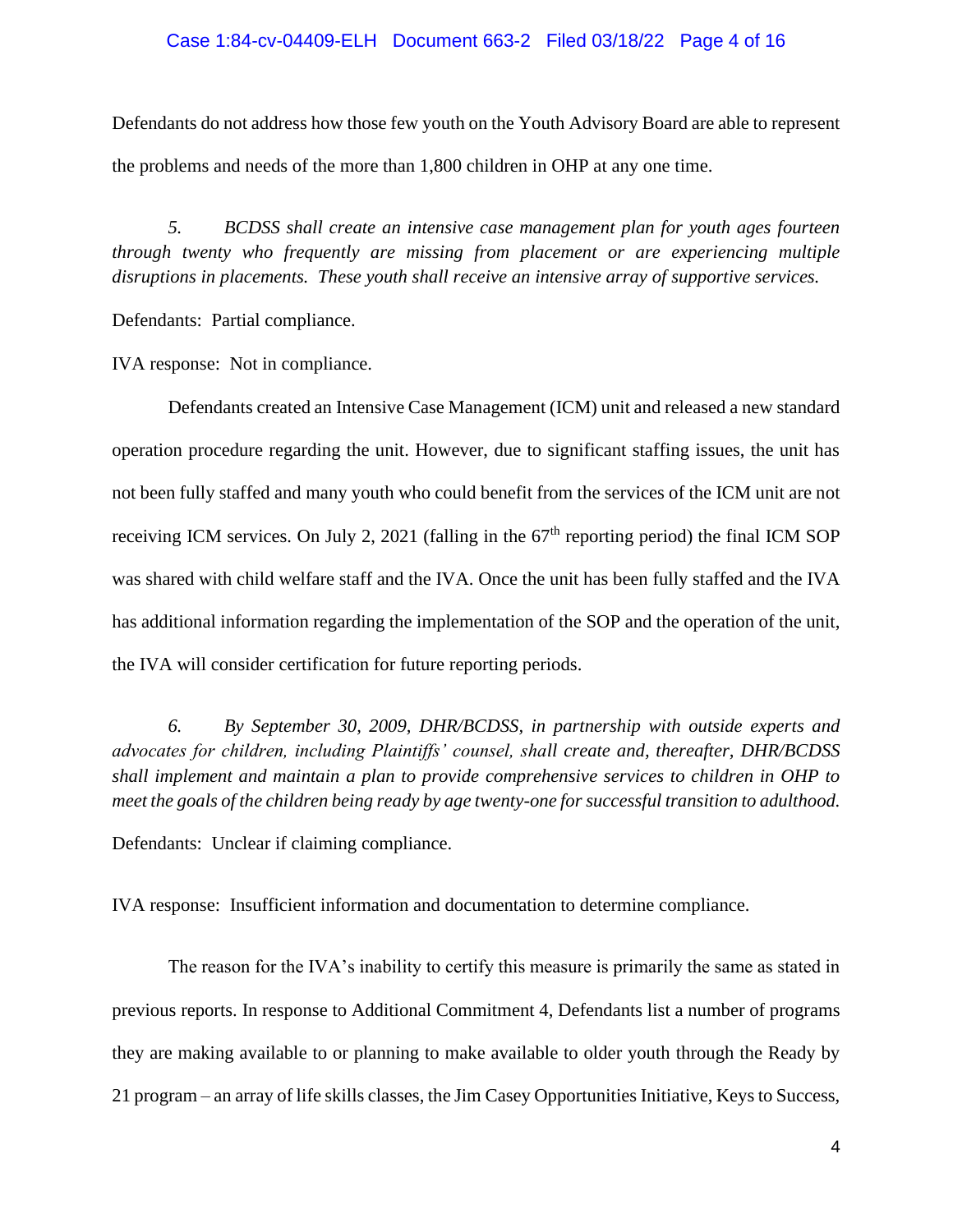## Case 1:84-cv-04409-ELH Document 663-2 Filed 03/18/22 Page 5 of 16

tutoring, and pregnancy prevention. Defendants also mention their "ongoing partnership with AECF to target and resolve the multiple issues that arise with the transition of youth from the care of BCDSS." (Deft' 66<sup>th</sup> report, p. 36). However, no documentation of work between AECF and Defendants regarding transitioning youth, the types of issues that arise and their resolution has been provided to the IVA. Defendants state they have restructured their Permanency and Ready by 21 programs to transition all committed youth at the age of 16 into the Ready by 21 program but do not include any information about documentation of this restructuring or how it meets the requirements of this Additional Commitment. Defendants still do not provide documentation of a plan to provide comprehensive services to all youth in OHP, beginning at age 14, to meet the goal of all youth being ready by age 21 for successful transition to adulthood. For a number of years, the state's website and BCDSS' case plan SOP has included a list of milestones, by age, that youth should reach in order to be ready by 21 for that transition. Defendants have provided no evidence of a plan to ensure that each youth has the opportunity to meet those milestones.

 *7. By December 2009, DHR shall develop and implement a program pursuant to which each child whose caregiver seeks and receives custody and guardianship from the juvenile court and meets the legal requirements for a guardianship subsidy receives such a subsidy in an amount that conforms to the requirements of federal law. Such subsidy shall continue until the child is eighteen years of age or, if disabled or attending school or training, until the youth is twenty-one years of age.* 

Defendants: In Compliance.

IVA response: In Compliance.

#### **2. Out-of-Home Placement**

There are ten Additional Commitments in the Out-of-Home Placement section.

*1. By December 31, 2009, DHR/BCDSS shall complete its assessment of the range of placements and placement supports required to meet the needs of children in OHP by determining*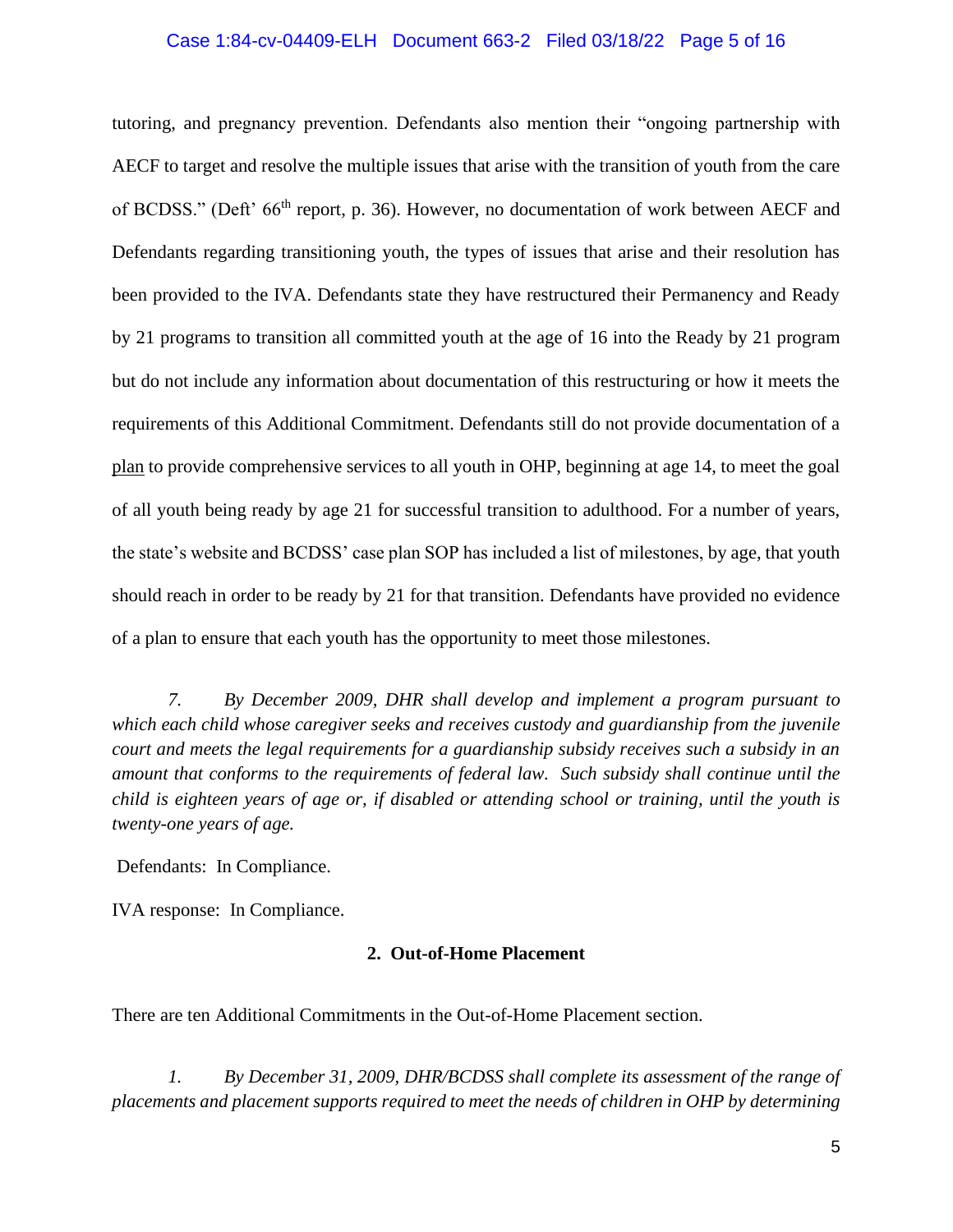*the placement resource needs of children in OHP, the availability of current placements to meet those needs, and the array of placement resources and services that DHR/BCDSS needs to develop to meet those needs in the least restrictive most appropriate setting, including sufficient family placements for each child who does not have a clinical need for a non-family placement, family placements available for emergency placement needs, placements appropriate to meet the needs of children with serious mental health problems and children with developmental disabilities, and appropriate facilities and programs for semi-independent and supportive independent living. The assessment shall be conducted biennially.* 

Defendants: "assessment is in the process of being updated"

IVA response: Not in compliance.

As discussed in several IVA reports, previous assessments were inadequate to meet the requirements of this Additional Commitment. In September 2020, Defendants contracted with the University of Maryland School of Social Work (UMSSW) to complete a new biennial needs assessment to be completed by May 2021. A scope of work was shared with the IVA and Plaintiffs' counsel on October 15, 2020, and the draft tool was shared on February 9, 2021. Meetings were held in December 2020, February 2021, May 2021 and December 2021 with Director Stocksdale and UMSSW staff to discuss Plaintiffs' Counsel's and the IVA's concerns regarding the placement assessment timing and methodology. The current projected completion date of the assessment is not known at this time, as UMSSW has reported delays due to issues with obtaining access for the assessors to the CJAMS system. According to UMSSW representatives, 10 initial case reviews were completed by December 2021; they promised to make those reviews available to the IVA but none have been provided. Due to the timing of the contract, the earliest reporting period that compliance could be achieved, if the assessment is adequate, is the 67<sup>th</sup> reporting period.

*2. The DHR Secretary shall include in the DHR budget proposal funds that are sufficient, in the Secretary's judgment, to secure and maintain the array of placement resources and supports needed for children and youth served by BCDSS (including those needed to support the stability of placements and the ability of caregivers to meet the needs of children in OHP and*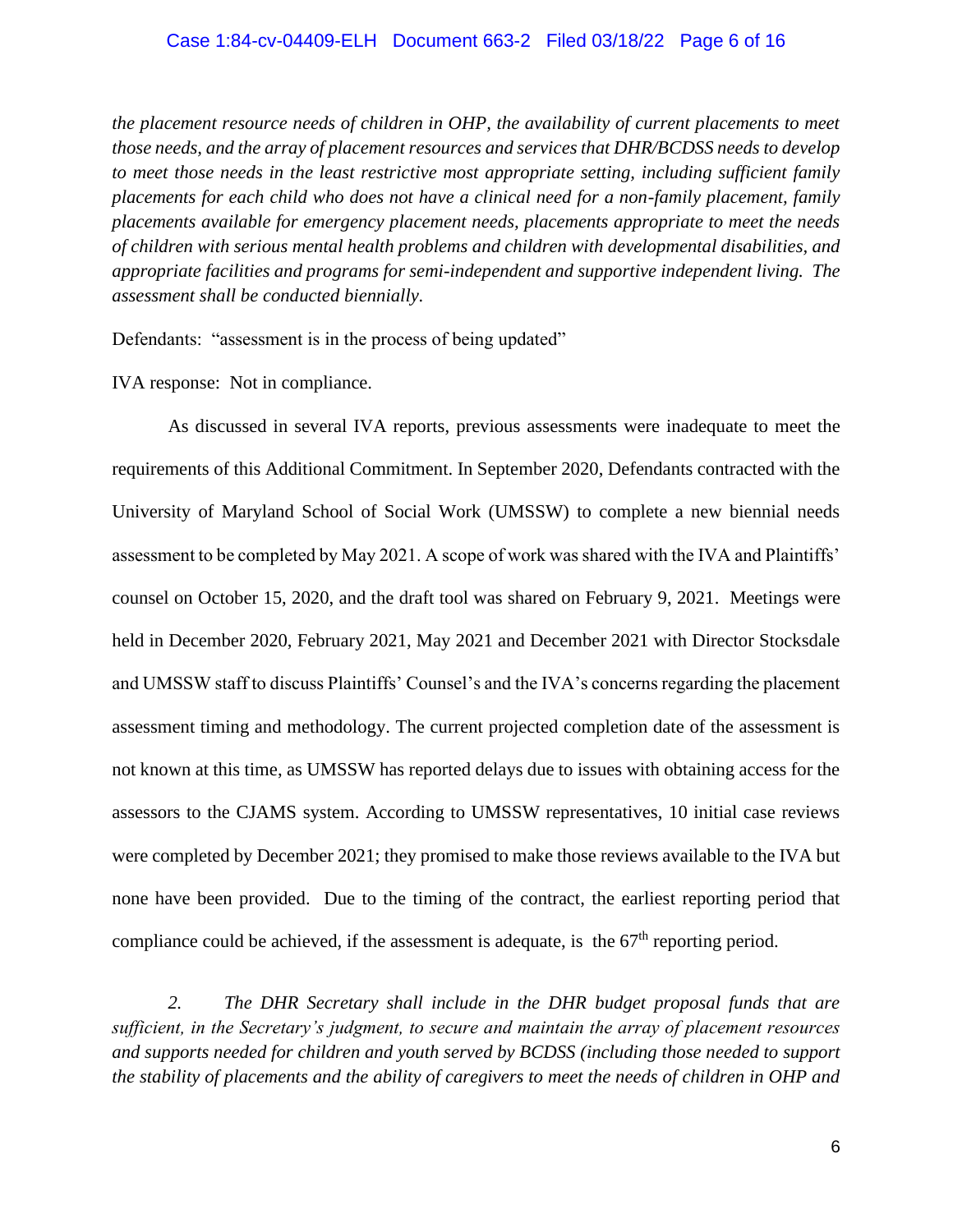*to avoid placement of children in congregate care) and, if included in the Governor's budget, shall advocate for the appropriation of such funds by the General Assembly.* 

Defendants: "BCDSS has allocated sufficient funds every year to utilize for any needs of children in out-of-home placement"

IVA response: Not in compliance.

Without an adequate biennial assessment as required by Additional Commitment 1, Defendants cannot comply with Additional Commitment 2. Defendants do not offer any additional support for their statement that "BCDSS has allocated sufficient funds every year to utilize for any needs of children in out-of-home placement." (Defts' 66<sup>th</sup> report, p. 38).

*3. BCDSS shall provide stipends to emergency shelter care homes even in months in which children are not provided care to assure that such homes remain available for emergency placements. Should BCDSS determine that this provision is not necessary to achieve the outcomes of this Consent Decree, BCDSS will propose a modification to this Consent Decree about which the parties will negotiate in good faith. The Secretary shall include funds annually in the DHR budget proposal that are sufficient, in the Secretary's judgment, to meet these requirements and, if included in the Governor's budget, shall advocate for the appropriation of such funds by the General Assembly.*

Defendants: Partially in compliance.

IVA response: Not in compliance.

Since the 55<sup>th</sup> reporting period, no such emergency shelter care homes have been reported as being on retainer in associated Measure 38. In reporting on this Additional Commitment Defendants claim to have "identified and approved emergency home placements." (Defts' 66<sup>th</sup> report, p. 38). Yet, none of these emergency home placements are on retainer as evidenced by reporting on the corresponding measure. Given that Gay Street and hospital overstays continued to occur during the reporting period, more comprehensive response to this requirement should be provided. Defendants should explain why emergency shelter care homes are not needed and what would be appropriate alternatives.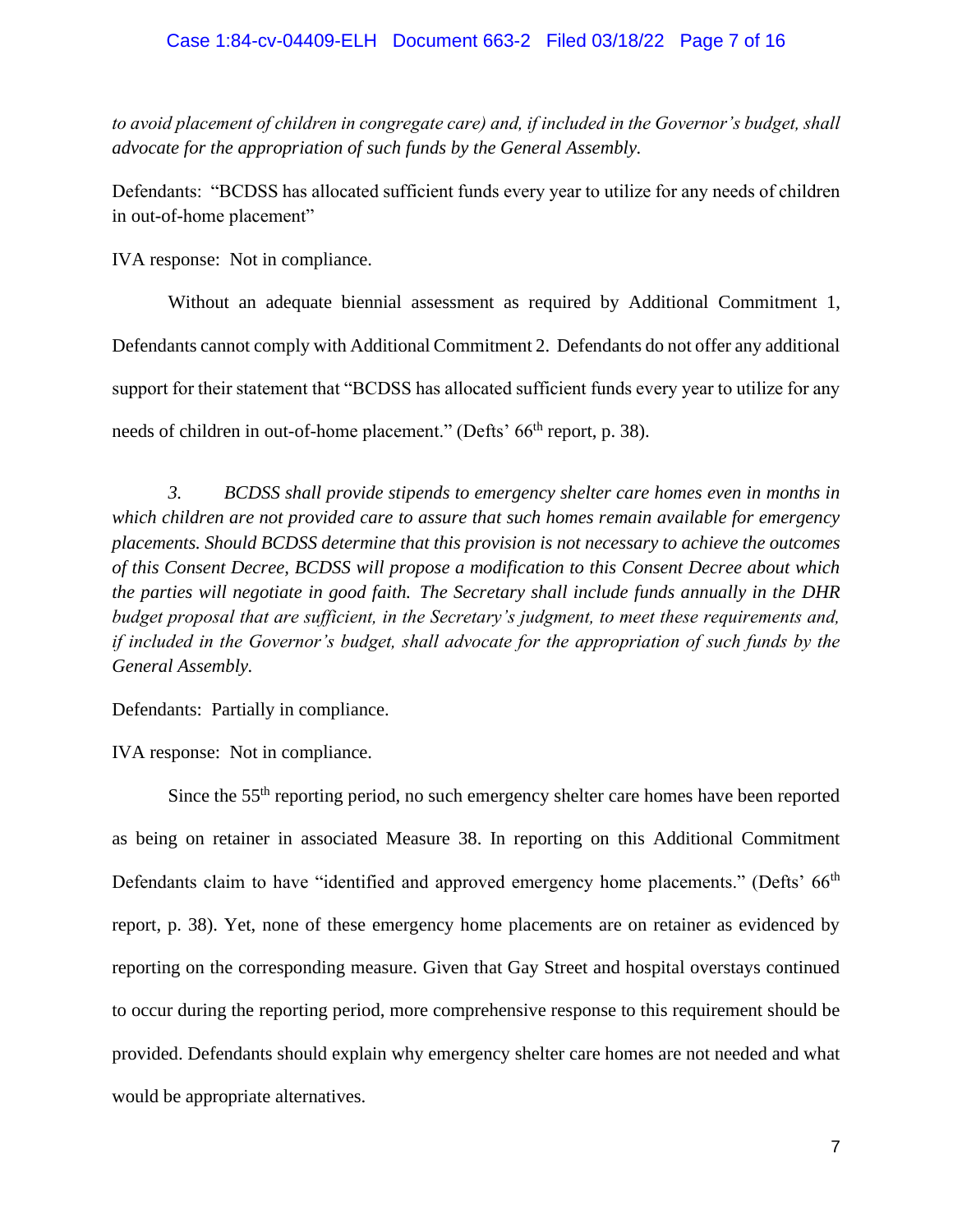*4. Within ninety days of this Consent Decree, DHR/BCDSS shall issue an RFP and shall provide funding sufficient to operate a kinship caregiver support center(s) which includes: provision of resource information and support services to caregivers; the development and maintenance of a website; transportation assistance to referrals, activities and appointments related to the care of children; staff training; training for caregivers; and the development and support of a statewide network of support groups for kinship caregivers. This contract is subject to any required approvals by the Department of Budget and Management and the Board of Public Works.* 

Defendants: "actively committed to the creation of a Kinship Resource Center"

IVA response: Not in compliance.

More than a decade after the signing of the MCD, Defendants state that they are making progress on the creation of a Kinship Resource Center. This project is not being developed through an RFP but rather through resources and staff at BCDSS. The creation of a "brick and mortar" Kinship Resource Center has been delayed due to COVID restrictions, but a webpage on kinship care was added to their DHR website. The IVA was provided this link on January 26, 2021. (https://dhs.maryland.gov/local-offices/baltimore-city/what-is-kinship-care/). It is not known to the IVA how kin providers are made aware of this information or if they have been able to access additional services as a result of the information included on this webpage. In addition, there are a number of other services required by this provision that do not require a "brick and mortar" center – "*transportation assistance to referrals, activities and appointments related to the care of children; staff training; training for caregivers; and the development and support of a statewide network of support groups for kinship caregivers."* No new additional information or documentation of these services has been provided to the IVA for review.

On February 1, 2022 the Defendants announced a "soft opening" of the Kinship Support Center. For the time being, only DSS staff will be able to visit the center where they can meet with the kinship navigator and gather information to provide to kin caregivers. BCDSS is seeking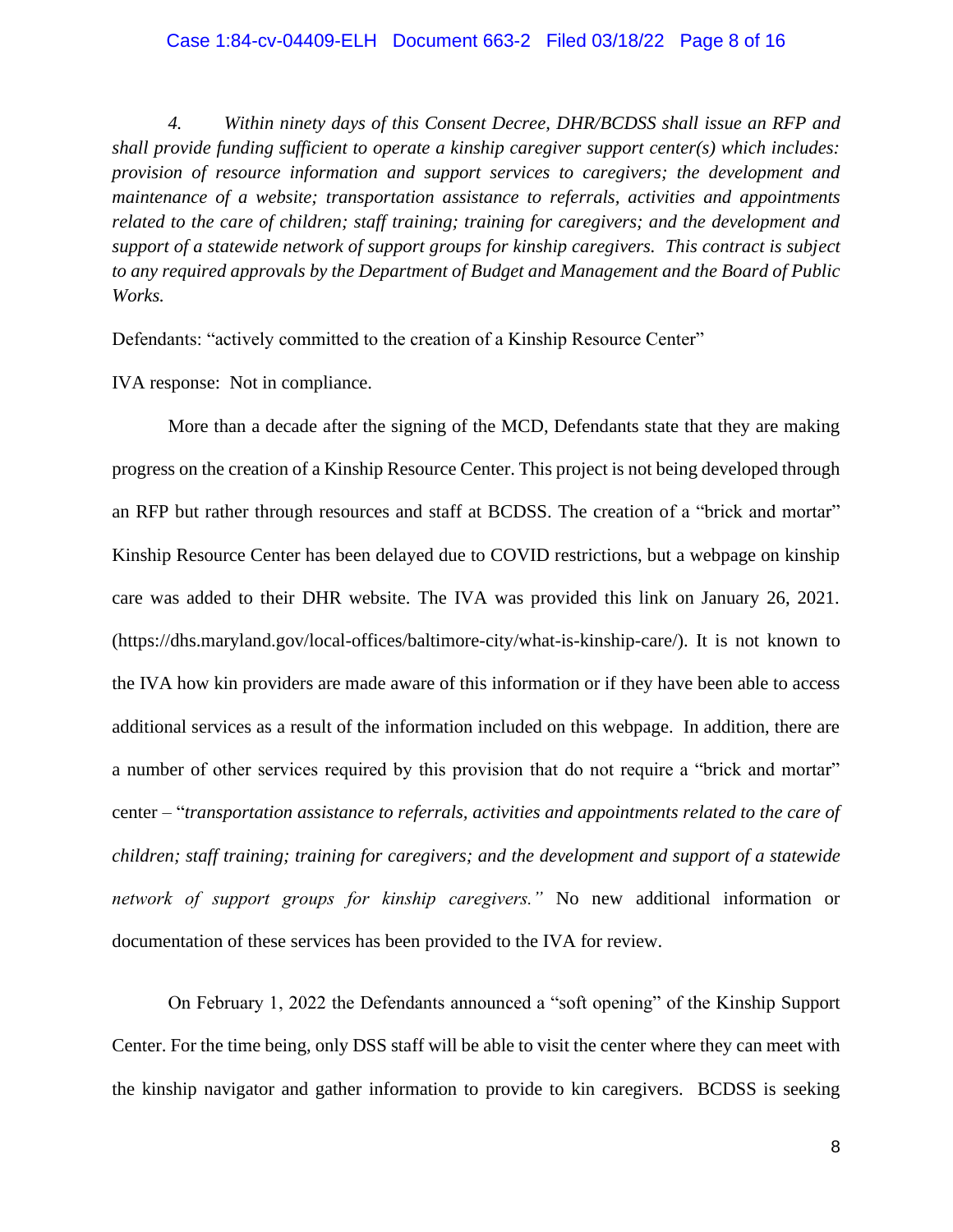#### Case 1:84-cv-04409-ELH Document 663-2 Filed 03/18/22 Page 9 of 16

support from volunteers at the agency to assist with planning to "grow the center." (See IVA's Certification Report for Defendants' 66th Compliance Report, Attachment 3, BCDSS Director's email announcing soft opening of Kinship Support Center (2.1.22)). Once this center is open to the public (anticipated in the summer of 2022) and the IVA is able to assess the services provided to kin, a decision will be made regarding certification. The earliest this will happen is the 69th reporting period (July 1 - December 31, 2022). The IVA looks forward to learning more about the Kinship Support Center, the Kinship Navigator, the issues they see among kin caregivers and how their work is helping the agency to achieve their goal of placing more children with kin caregivers with sufficient support to help make those placements stable and, if needed, permanent..

 *5. DHR shall set the Semi-Independent Living Arrangement rate at no less than 95 percent of the foster care payment rate for teens by July 1, 2009 and shall make adjustments annually thereafter to match increases in the foster care rate as included in the budget. To satisfy this requirement, the Secretary shall include funds annually in the DHR budget proposal that are sufficient, in the Secretary's judgment, to meet these requirements and, if included in the Governor's budget, shall advocate for the appropriation of such funds by the General Assembly.*

Defendants: In compliance.

IVA response: In compliance.

As per the Ready by 21 Policy Manual, Defendants apparently are in compliance with this requirement. As Defendants have acknowledged, however, the governing regulations (.07.02.10.15.B(3)) and policy releases for resource home payment increases (most recently, SSA 19-16 (5.28.19) do not reflect this requirement and need to be updated to guarantee raises in the SILA rate when resource home rates are increased. Defendants have provided no information about when they intend to promulgate the new regulations.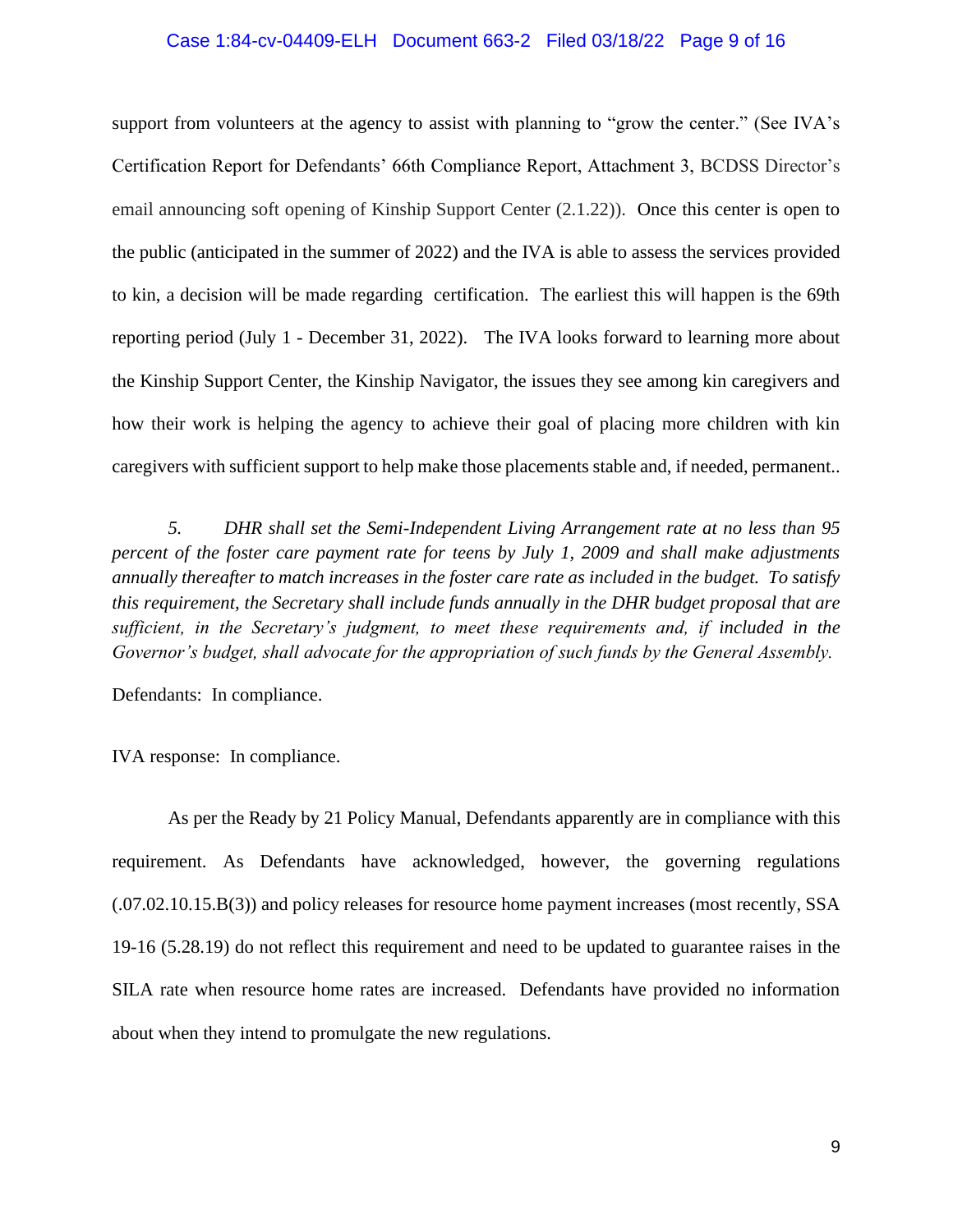# Case 1:84-cv-04409-ELH Document 663-2 Filed 03/18/22 Page 10 of 16

 *6. DHR shall set the foster care payment rate at no less than the Foster Care Minimum Adequate Rates for Children ("MARC")<sup>1</sup> standard. Until the MARC standard, as adjusted for cost of living, meets the foster care payment rate currently in effect for FY 2009, DHR shall not lower the foster care payment rate below current levels. To satisfy this requirement, the Secretary shall include funds annually in the DHR budget proposal that are sufficient, in the Secretary's judgment, to meet these requirements, and, if included in the Governor's budget, shall advocate for the appropriation of such funds by the General Assembly. The Secretary shall include funds annually in the DHR budget that are sufficient, in the Secretary's judgment, to modify the foster care payment rate to reflect a COLA adjustment and, if included in the Governor's budget, shall advocate for the appropriation of such funds by the General Assembly.*

Defendants: "DHS has ensured that providers in Maryland are being appropriately funded as required by federal standards"

IVA response: Not in compliance.

The Defendants failed to address the concerns raised in the IVA's previous reports regarding this Additional Commitment. In order to meet the MARC and maintain it, Maryland should be providing an annual increase matching the increase in the cost of living. Yet, despite the fact that the cumulative rate of inflation has been 10% between 2019 to 2022 (usinflationcalculator.com, accessed 2.23.22), there has not been an increase in the foster care board rate since FY2019 when there was a 1% increase. Defendants report that an increase is planned for January to June 2022. The IVA has no new information about his increase. Once the increase goes into effect, the IVA will review this Additional Commitment again for compliance.

*7. By September 2009, DHR/BCDSS, with the assistance of individuals knowledgeable about the issues, shall study and develop a plan to address the particularized needs of unlicensed kinship care providers for children in OHP, including remediation of problems discouraging or prohibiting licensure.*

Defendants: Partial compliance.

<sup>&</sup>lt;sup>11</sup> See University of Maryland School of Social Work, "Hitting the M.A.R.C.: Establishing Foster Care Minimum Adequate Rates for Children" (October 2007) (attached as Exhibit 2 to the MCD). [This is the original footnote from the MCD.]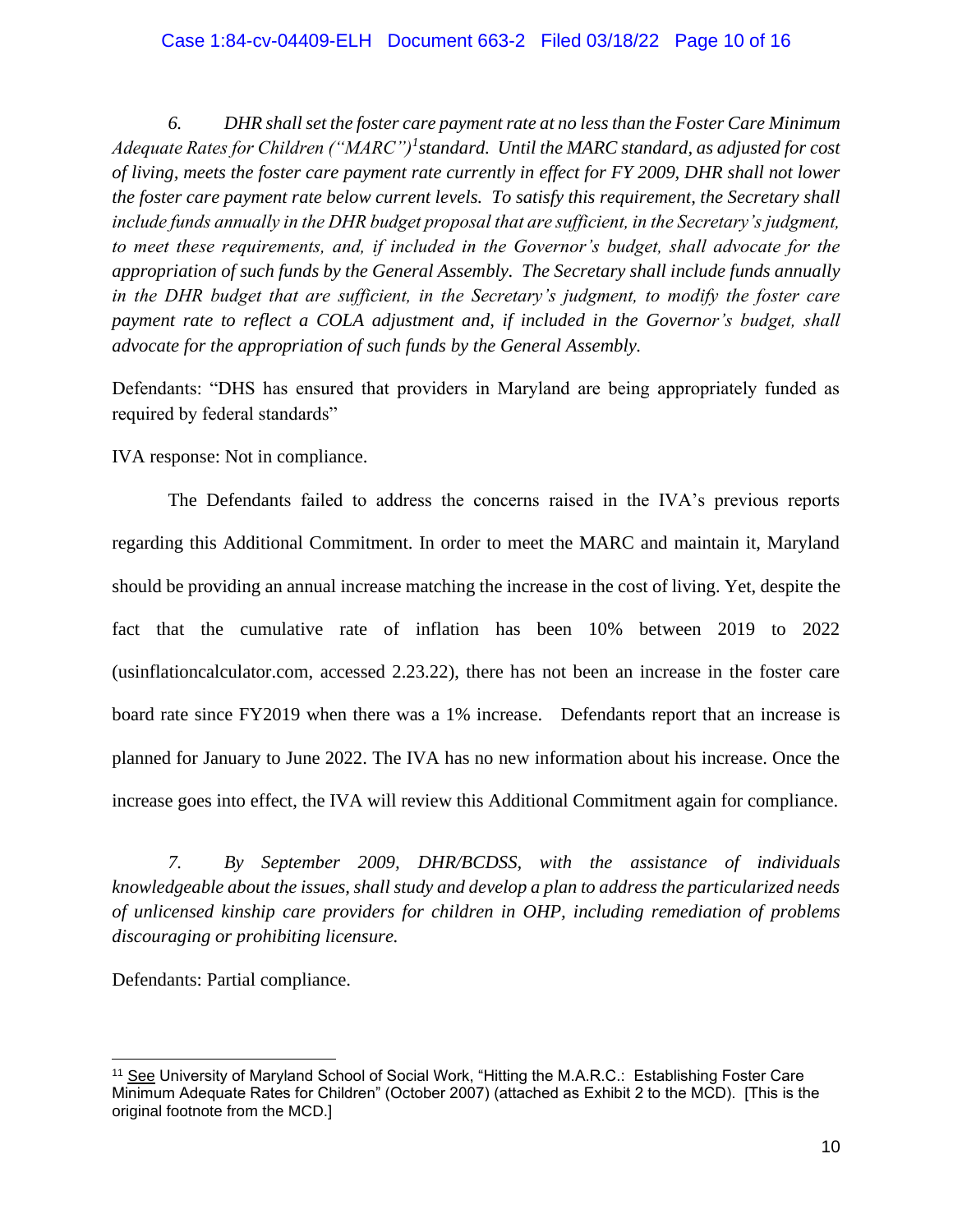IVA response: Not in compliance.

See discussion above regarding Additional Commitment 4 (Kinship Resource Center). As reported in this IVA's 66th report, only 26% of kin placements are licensed. The IVA looks forward to learning more about particularized needs of unlicensed kin providers, how these needs were determined, as well as the plan to provide support and services to kinship care providers as the agency focuses on the goal of placing more children with kin.

 *8. To meet the requirements of Outcome 4 (as defined) of this Section to provide funding for child care, DHR/BCDSS shall continue without interruption to provide funding for child care to caregivers to at least the extent required by DHR Policy SSA 08-17 (attached as Exhibit 1). Defendants agree to extend the provision of child care to include before- and afterschool care, vacation and holiday care, and sick day care, as needed, for all children ages twelve and under, but only to the extent funds are available from savings generated through the documented reduction in the use of congregate care. To satisfy this requirement, the Secretary shall include funds annually in the DHR budget proposal that are sufficient, in the Secretary's judgment, to meet these requirements and, if included in the Governor's budget, shall advocate for the appropriation of such funds by the General Assembly.*

Defendants: In compliance.

IVA response: In compliance.

 *9. By September 30, 2009, DHR/BCDSS shall provide documentation of policies and implementation of policies for ensuring that children in OHP who are expecting a child or who are parents receive services and assistance appropriate and sufficient to assist the child to acquire parenting skills.*

Defendants: "continues to work to meet this commitment"

IVA response: Insufficient information and documentation to determine compliance.

While Defendants claim reasonable progress, they do not provide information about or documentation of any actual policies that outline and ensure the services. IVA requested and received a copy of the "Expecting and Parenting Supervision Addendum Form" that Defendants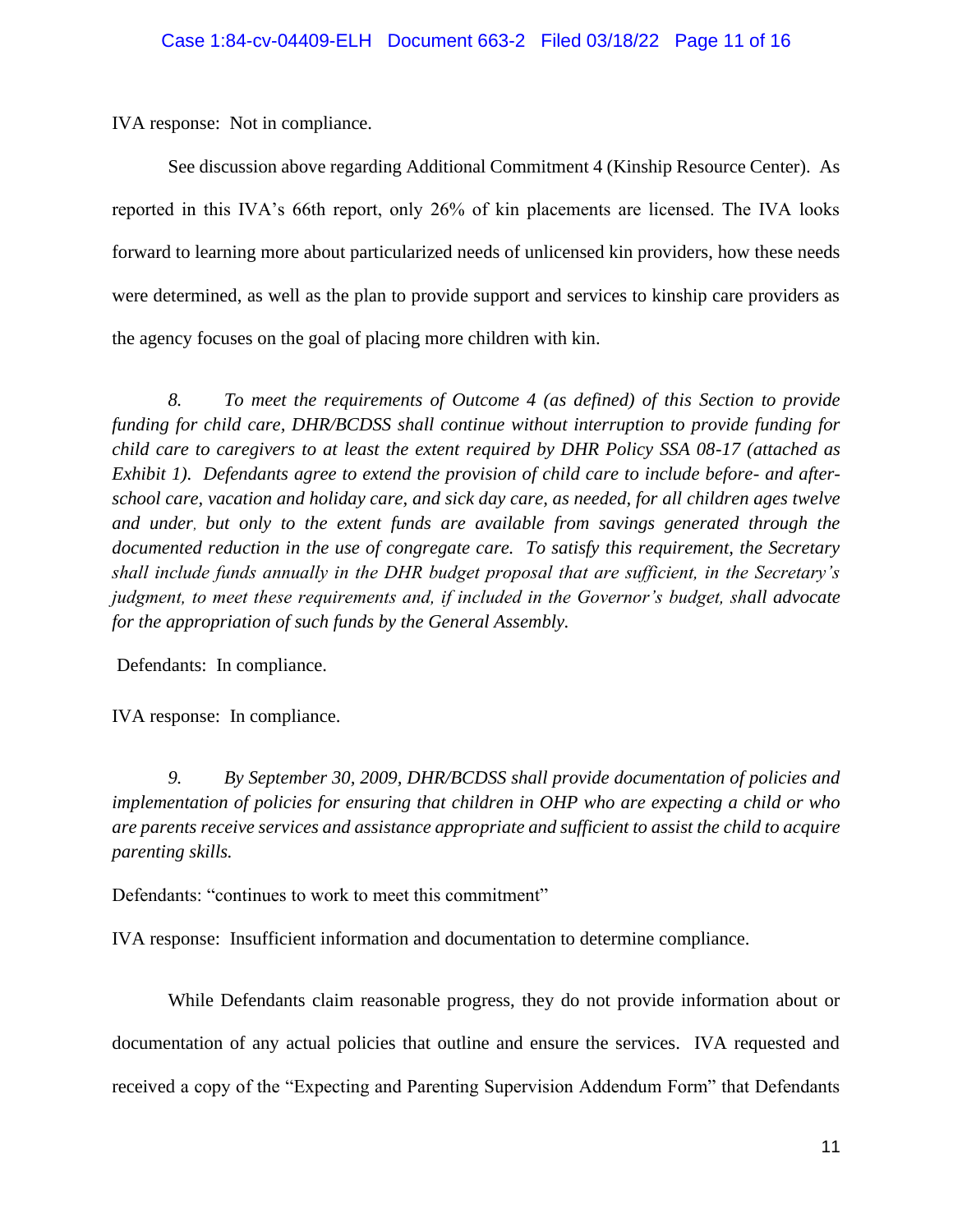# Case 1:84-cv-04409-ELH Document 663-2 Filed 03/18/22 Page 12 of 16

reference. However, Defendants do not explain how this supervision addendum form, alone or as a part of other practices and policies, results in ensuring that pregnant and parenting youth receive the services needed to acquire parenting skills.

 *10. By September 30, 2009, DHR/BCDSS shall provide documentation of policies and implementation of policies for ensuring that the input of children and caseworkers was considered in the reassessment, recertification and relicensing of a placement.*

Defendants: Partially in compliance.

IVA response: Not in compliance.

Defendants provide no documentation of policies or implementation of policies for ensuring such input. Defendants state that Resources and Support workers gather information from children and children's caseworkers about the care received during the annual reconsideration of foster homes. They acknowledge that they do not have a system to track and document the information that they receive but are exploring use of the CJAMS provider record as a place to document this information and feedback.

# **3. Health Care**

There are four Additional Commitments in the Health Care section.

*1. By June 2009, BCDSS will implement the BCDSS Health Care Initiative for all children newly entering OHP and all children in OHP with complex medical needs. Defendants shall provide Plaintiffs copies of the standards developed by the Medical Director as required in Definition C (2) of this Section.*

Defendants: In compliance.

IVA response: In compliance.

*2. By March 2009, BCDSS shall establish and thereafter maintain a Health Care Advisory Council, including medical experts and advocates for children from outside BCDSS,*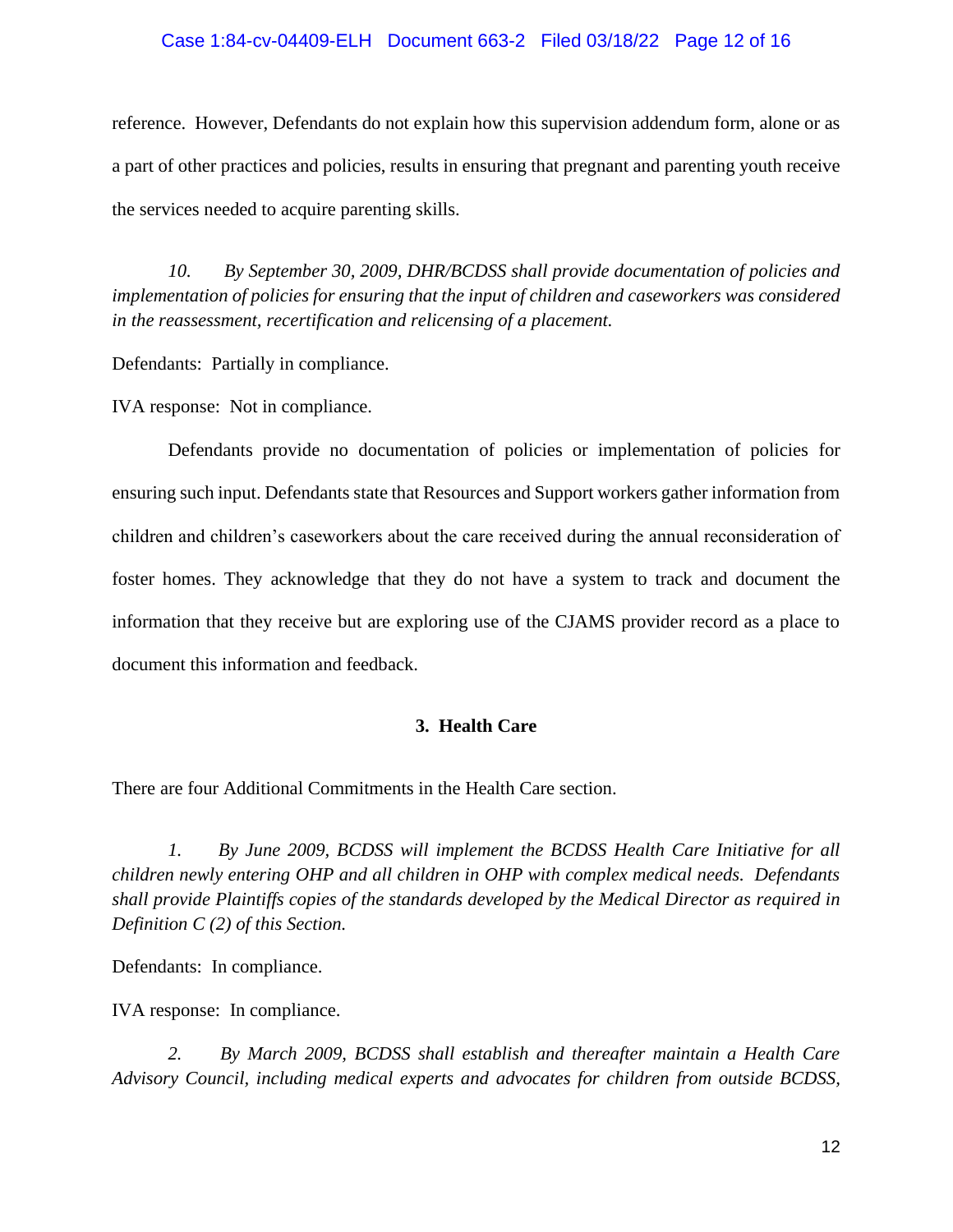*DHR, and the Department of Health and Mental Hygiene, to provide guidance on implementation of the requirements of the BCDSS Health Care Initiative.* 

Defendants: In compliance.

IVA Response: In compliance.

During the reporting period, the Health Care Advisory Council continued to meet quarterly. With new members added to the Council in the fall of 2020, Defendants met the requirement for council composition, and IVA can again certify the Additional Commitment for this reporting period.

 *3. By August 2009 and annually thereafter, BCDSS/DHR, in consultation with the medical director and the Health Care Advisory Council, shall develop a plan, a timetable, and a funding strategy for inclusion in the FY 2011 and subsequent budget requests funding sufficient in the Secretary's judgment to accomplish full implementation of the requirements of the BCDSS Health Care Initiative for all children in OHP.* 

Defendants: In compliance.

IVA response: Partial compliance

Defendants addressed IVA concerns regarding inadequate funding with the implementation of a new five-year contract with MATCH on July 1, 2020. This contract includes an expanded scope of work and a significant increase in funding. With these additional resources the IVA hopes to see an increase in compliance rates for the health care measures and improved health outcomes for children in foster care. The IVA will continue to monitor for full implementation of the expanded MATCH program including health-related documentation in CJAMS.

The Health Care Advisory Council has not been consulted on a plan, timetable or funding strategy to accomplish full implementation of the requirements of the Health Care section of the MCD. However, with new members, an approved charter and the creation of a mental health sub-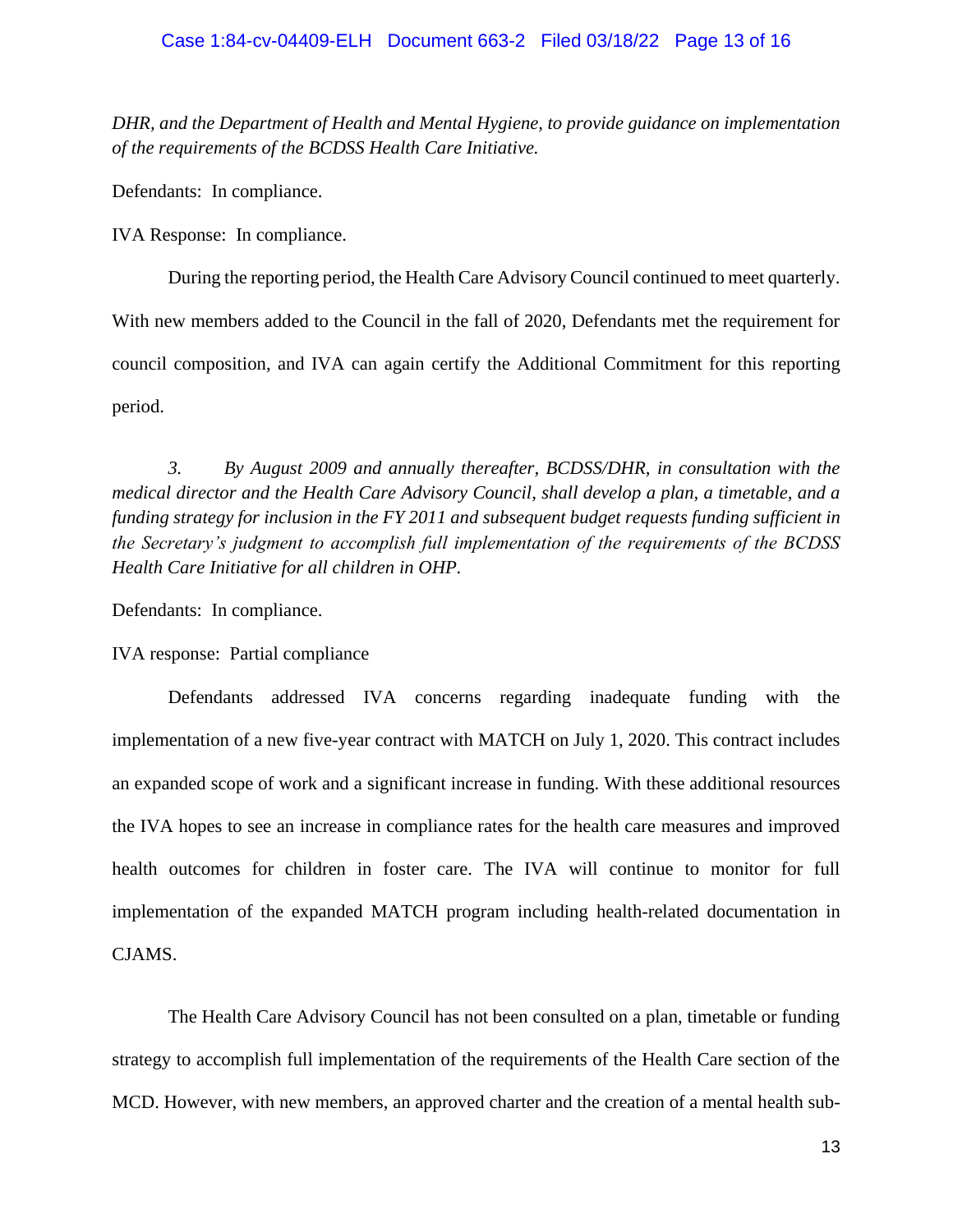### Case 1:84-cv-04409-ELH Document 663-2 Filed 03/18/22 Page 14 of 16

committee, the IVA is hopeful that the Health Care Advisory Council will play a larger role in ensuring that the health and mental health care needs of children in foster care are met as required by the MCD.

 *4. By December 31, 2010, DHR/BCDSS shall operationalize a system to meet the mental health needs of children in OHP. The system will include access to mental health screening and assessment as well as a continuum of treatment services designed to secure ongoing treatment that meets the needs of children in OHP. DHR/BCDSS will seek the advice and input from the Health Care Advisory Group in the development and implementation of this system.*

Defendants: "commitment is an ongoing effort"

IVA response: Not in compliance.

 Defendants attach to their report their updated Behavioral Health Plan. Defendants have stated that their work on this Additional Commitment is an ongoing effort.

The IVA had voiced concerns about the inadequacy of the plan in previous reports to the court and directly to the Defendants. There have been some efforts made towards the goal of improving mental health care including: the hiring of three mental health navigators, expanded hours of the consulting psychiatrist (as of July 1, 2020); and the expanded availability of the BCARS program for crisis response. Additionally, a subcommittee of the Health Care Advisory Council has been meeting to discuss the mental and behavioral health needs of children in foster care. It is the stated goal of the agency to use the information provided at these meetings as well as the input and expertise of the various committee members to develop recommendations for the agency as they develop the mental health care system for children and youth in foster care.

However, the impact of these steps on securing ongoing treatment that meets the needs of children in OHP has yet to be demonstrated. Furthermore, significant gaps remain in the scope of the plan and services. Defendant DHS' failure over the past decade to accomplish the promised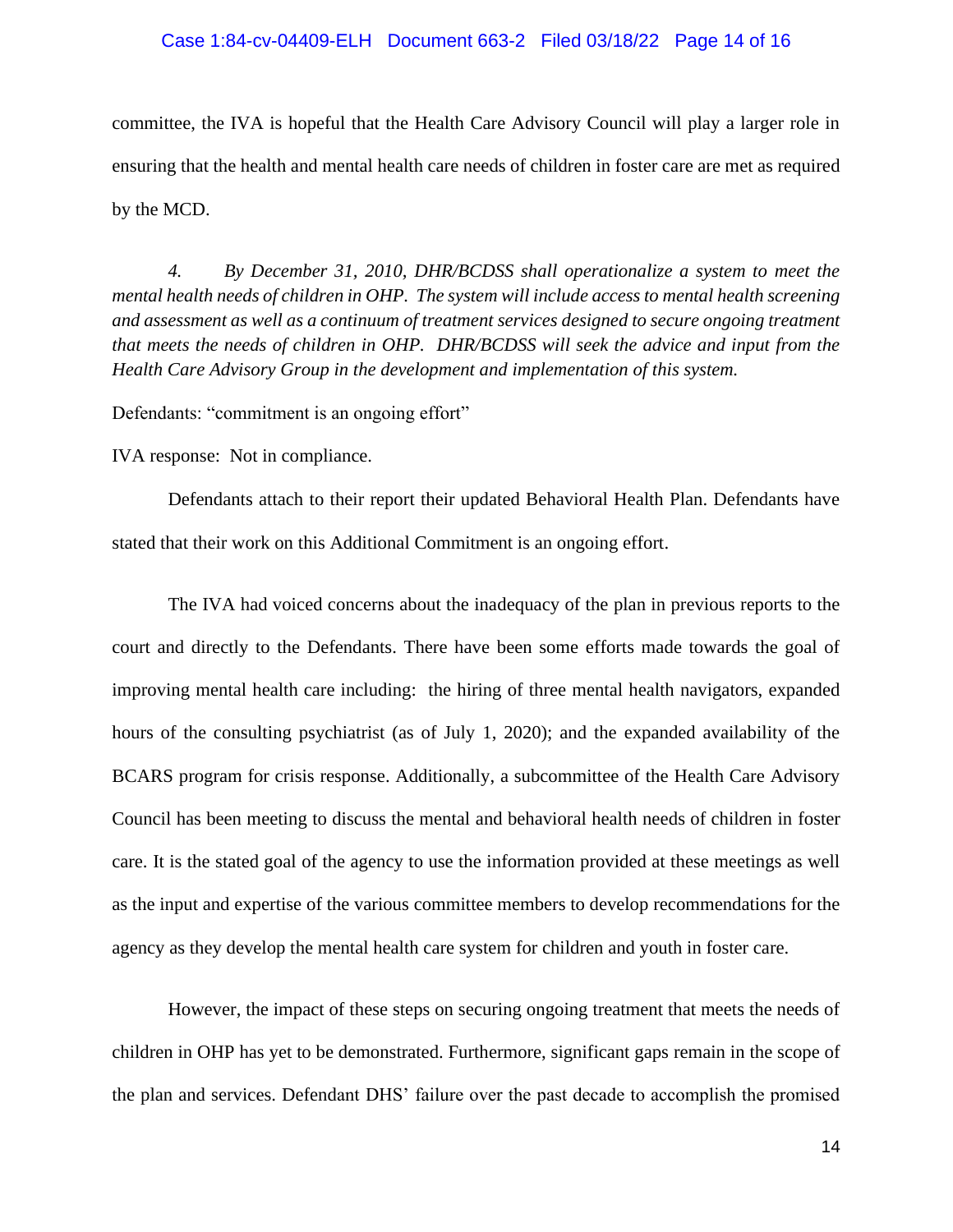## Case 1:84-cv-04409-ELH Document 663-2 Filed 03/18/22 Page 15 of 16

rate reform, which would separate the payment of board costs to private foster care agencies from the payment for services such as mental health, continues to have a negative impact on meeting the goals of this Additional Commitment and, more importantly, the needs of the children in OHP.

More recently, at the October 2021 *L.J.* Problem Solving Forum, the Defendants shared with IVA and Plaintiffs' counsel that funding has been identified to create a new mental health program to provide direct services to foster children and youth. Following the forum, Director Stocksdale convened a small group including the IVA, Plaintiffs' counsel, Behavioral Health Systems Baltimore (BHSB) and other DHS/DSS staff to discuss this proposed program. This group has been meeting regularly and continues their work on possible solutions to the many challenges of ensuring that children in foster care receive the high quality, consistent mental health services they need.

## **4. Education**

 *1. By September 2009, Defendants will develop an implementation plan reasonably calculated to produce compliance with the education requirements of the federal "Fostering Connections to Success and Increasing Adoptions Act."* 

Defendants: In compliance.

IVA response: Insufficient information and documentation to determine compliance.

 In support of their claim of compliance, Defendants referenced a Memorandum of Agreement with Baltimore City that they provided with their 63<sup>rd</sup> Report. This is an important step towards compliance. However, as the IVA stated in their previous reports, a significant number of children in Baltimore City OHP live and attend school outside of Baltimore City. Defendants do not present any documentation of how they work with the other school systems to ensure educational stability and timely enrollment.